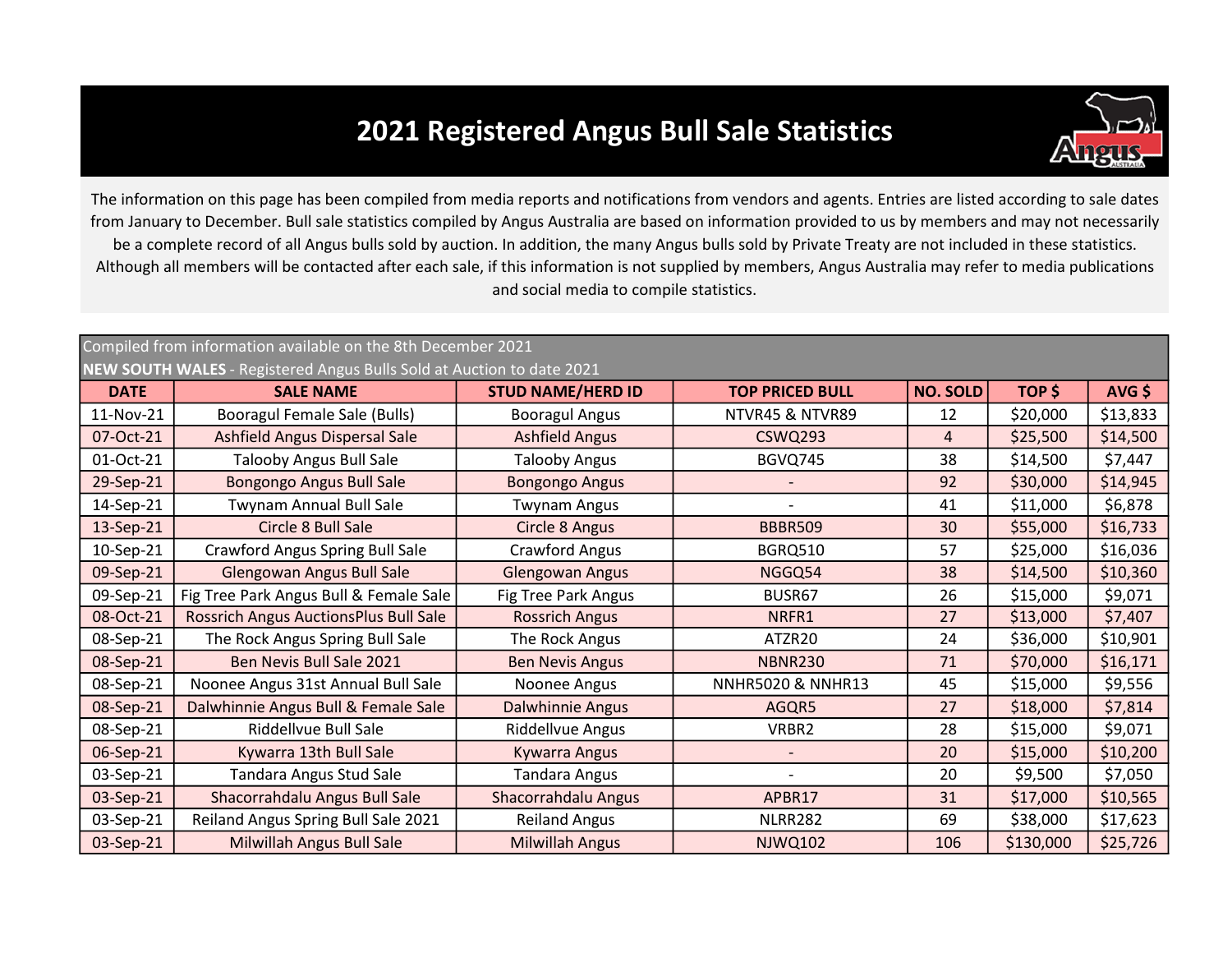| 02-Sep-21 | Hazeldean Spring Sale                   | Hazeldean Angus            | ZQ1387, Q1380, Q1853, Q798, Q1 | 113 | \$29,000  | \$15,150 |
|-----------|-----------------------------------------|----------------------------|--------------------------------|-----|-----------|----------|
| 02-Sep-21 | Millah Murrah Angus Bull Sale           | <b>Millah Murrah Angus</b> | NMMR38                         | 118 | \$280,000 | \$34,221 |
| 01-Sep-21 | Old Man Creek Yearling Bull Sale        | Old Man Creek Angus        | <b>OMCR</b>                    | 12  | \$8,500   | \$6,550  |
| 01-Sep-21 | <b>Wakefield Angus Bull Sale</b>        | <b>Wakefield Angus</b>     | <b>ANNQ439</b>                 | 16  | \$15,000  | \$11,312 |
| 01-Sep-21 | Kenny's Creek Angus Spring Bull Sale    | Kenny's Creek Angus        | NDIQ11                         | 63  | \$23,000  | \$12,048 |
| 31-Aug-21 | Kidman Angus Bull Sale                  | <b>Kidman Angus</b>        | BKCR4                          | 46  | \$30,000  | \$14,478 |
| 30-Aug-21 | <b>Burbong Angus Bull Sale</b>          | <b>Burbong Angus</b>       | ADRQ92                         | 12  | \$15,000  | \$8,633  |
| 28-Sep-21 | Narranmore Angus Bull Sale              | <b>Narranmore Angus</b>    | AVOQ79                         | 33  | \$15,000  | \$9,576  |
| 27-Aug-21 | Kunuma Annual Spring Bull Sale (Sale 1) | Kunuma Angus               | NOLQ125                        | 16  | \$18,000  | \$11,188 |
| 27-Aug-21 | 5th Annual Choice Yearling Bull Sale    | <b>Choice Angus</b>        | <b>BBYR149</b>                 | 55  | \$30,000  | \$10,673 |
| 27-Aug-21 | Dunoon Spring Bull Sale                 | Dunoon Angus               | <b>BHRQ1163</b>                | 158 | \$68,000  | \$13,822 |
| 26-Aug-21 | Gilmandyke Bull and Production Sale     | Gilmandyke Angus           | <b>EUDQ101</b>                 | 84  | \$30,000  | \$12,762 |
| 26-Aug-21 | Trio Angus On Property Bull Sale        | <b>Trio Angus</b>          | ELYR14                         | 58  | \$23,000  | \$14,333 |
| 26-Aug-21 | Rennylea Angus Spring Bull Sale         | Rennylea Angus             | <b>NORR144 &amp; NORR272</b>   | 168 | \$34,000  | \$15,691 |
| 25-Aug-21 | Isla Angus Mind Your P&Q Bull Sale      | Isla Angus                 | LADP54                         | 28  | \$14,500  | \$8,340  |
| 25-Aug-21 | Ardrossan Angus Bull Sale               | Ardrossan Angus            | NAQQ67                         | 102 | \$60,000  | \$14,471 |
| 24-Aug-21 | Dales Angus Bull Sale                   | Dales Angus                | LFTQ57                         | 30  | \$13,000  | \$8,033  |
| 24-Aug-21 | Glenmorgan Angus Bull Sale              | <b>Glenmorgan Angus</b>    | <b>ABWR107</b>                 | 80  | \$24,000  | \$9,888  |
| 24-Aug-21 | Injemira 1st Annual Production Sale     | Injemira Angus             | <b>TMMQ192</b>                 | 39  | \$20,000  | \$10,872 |
| 23-Aug-21 | <b>Springwater Angus Bull Sale</b>      | <b>Springwater Angus</b>   | SWXR1                          | 18  | \$15,000  | \$9,676  |
| 21-Aug-21 | <b>Bannaby Angus Bull Sale</b>          | <b>Bannaby Angus</b>       | ECMQ89 & ECMQ162               | 59  | \$21,000  | \$12,525 |
| 20-Aug-21 | Highrent & Full Circle Angus Sale       | <b>Highrent Angus</b>      | DOJR72                         | 19  | \$18,000  | \$14,368 |
| 20-Aug-21 | Highrent & Full Circle Angus Sale       | <b>Full Circle Angus</b>   | FULR47                         | 9   | \$12,000  | \$8,666  |
| 20-Aug-21 | KO Angus 25th Annual Bull Sale          | <b>KO Angus</b>            | NZCR31                         | 57  | \$32,000  | \$14,106 |
| 20-Aug-21 | Coolie Angus Bull Sale                  | Coolie Angus               | <b>EJKQ119</b>                 | 48  | \$27,000  | \$11,438 |
| 19-Aug-21 | Karoo Angus Annual Bull Sale            | <b>Karoo Angus</b>         | NENR93                         | 76  | \$34,000  | \$14,868 |
| 19-Aug-21 | Coffin Creek 10th Annual Bull Sale      | <b>Coffin Creek Angus</b>  | NIWR3                          | 48  | \$30,000  | \$17,292 |
| 18-Aug-21 | Hazeldean New England Bull Sale         | <b>Hazeldean Angus</b>     |                                | 74  | \$22,000  | \$14,111 |
| 17-Aug-21 | <b>Onslow Angus Bull Sale</b>           | <b>Onslow Angus</b>        | BIER48                         | 40  | \$25,000  | \$12,076 |
| 14-Aug-21 | Pentire Angus 9th Annual Sale           | <b>Pentire Angus</b>       | NQDR22                         | 21  | \$22,000  | \$9,811  |
| 13-Aug-21 | Waitara Angus Bull Sale                 | Waitara Angus              | BSCQ43                         | 43  | \$50,000  | \$12,512 |
| 13-Aug-21 | Spring Hill Angus Annual Helmsman       | <b>Spring Hill Angus</b>   | <b>RNPQ108</b>                 | 32  | \$17,000  | \$11,406 |
| 13-Aug-21 | Booroomooka Angus Bull Sale             | Booroomooka Angus          | NGMQ307                        | 232 | \$48,000  | \$17,262 |
| 12-Aug-21 | Hazeldean Northern Bull Sale            | <b>Hazeldean Angus</b>     | NHZQ811                        | 179 | \$37,000  | \$17,056 |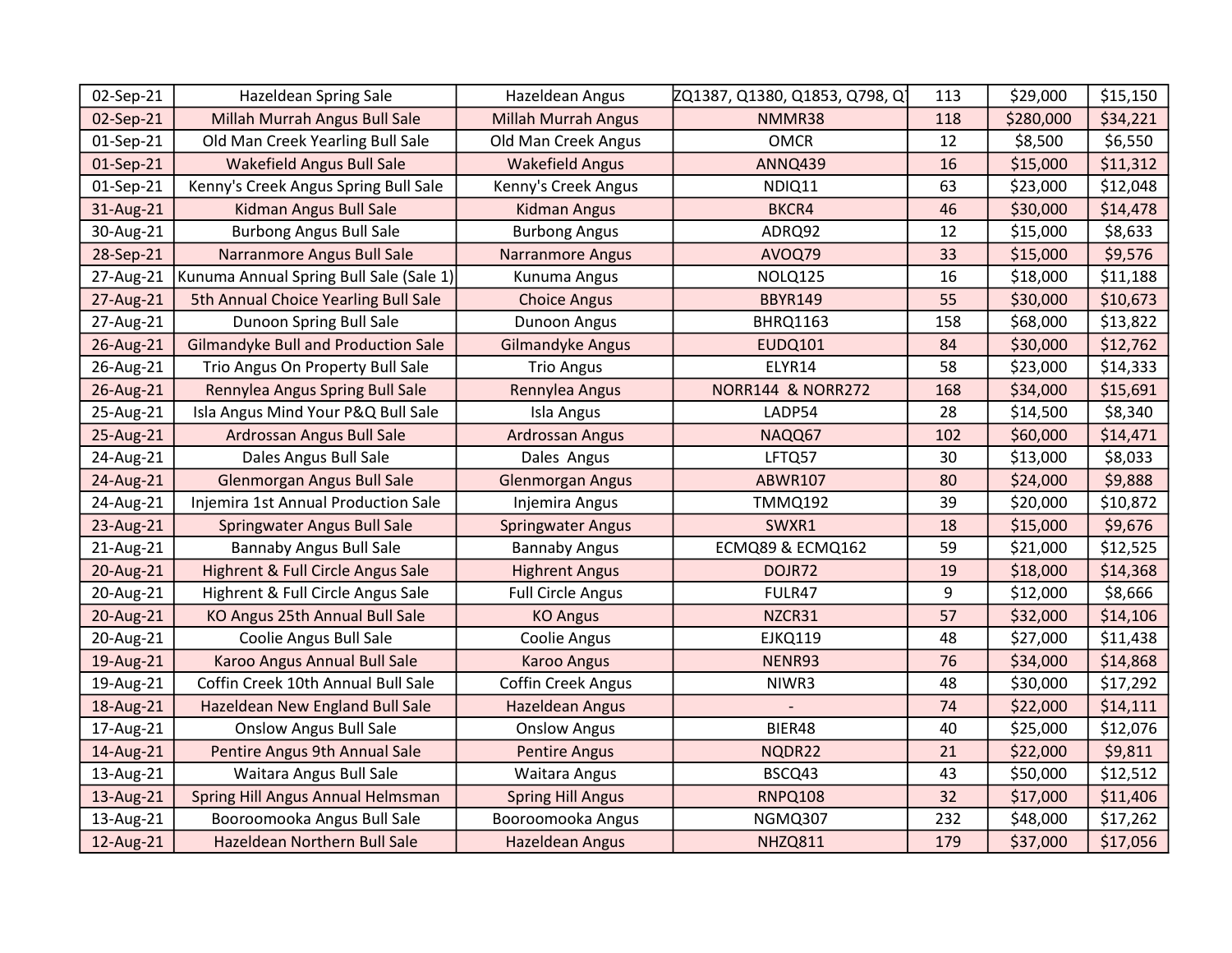| 12-Aug-21       | DSK 28th Annual Bull Sale              | <b>DSK Angus</b>             | NKSQ119 & NKSQ19  | 44  | \$15,000  | \$11,025 |
|-----------------|----------------------------------------|------------------------------|-------------------|-----|-----------|----------|
| 12-Aug-21       | Yamba Angus Bull Sale                  | Yamba Angus                  | DZNR3             | 43  | \$24,000  | \$12,286 |
| 12-Aug-21       | Eaglehawk Angus Bull Sale              | Eaglehawk Angus              | BVVQ536 & BVVQ241 | 80  | \$30,000  | \$17,726 |
| 10-Aug-21       | Te Mania Angus Northern Spring Sale    | Te Mania Angus               | <b>VTMQ1454</b>   | 107 | \$52,000  | \$18,327 |
| 07-Aug-21       | Myanga Angus 2021 Bull Sale            | Myanga Angus                 | MYAQ97            | 29  | \$14,000  | \$8,138  |
| 07-Aug-21       | <b>Sugarloaf Angus Bull Sale</b>       | <b>Sugarloaf Angus</b>       | DFTQ139           | 55  | \$42,000  | \$12,916 |
| 06-Aug-21       | Clunie Range Angus Stud Bull Sale      | Clunie Range Angus           | NBHQ482           | 156 | \$40,000  | \$19,442 |
| 06-Aug-21       | Moogenilla Angus Bull Sale             | Moogenilla Angus             | BWFQ33            | 48  | \$64,000  | \$14,583 |
| 05-Aug-21       | <b>Bridgewater Angus Bull Sale</b>     | <b>Bridgewater Angus</b>     | BONQ093           | 39  | \$20,000  | \$9,462  |
| 05-Aug-21       | Tivoli Angus Bull & Female Sale        | <b>Tivoli Angus</b>          | RSPQ18 & RSPQ80   | 56  | \$18,000  | \$10,983 |
| 04-Aug-21       | Eastern Plains Angus Bull Sale         | <b>Eastern Plains Angus</b>  | NEPQ30 & NEPQ28   | 78  | \$24,000  | \$14,744 |
| 03-Aug-21       | <b>Bald Blair Angus Bull Sale</b>      | <b>Bald Blair Angus</b>      | NBBQ184           | 103 | \$32,000  | \$13,836 |
| 02-Aug-21       | Glenavon Angus 27th Annual Bull Sale   | <b>Glenavon Angus</b>        | NFWQ042           | 103 | \$40,000  | \$14,369 |
| 31-Jul-21       | Swanbrook Angus Bull Sale              | <b>Swanbrook Angus</b>       | EERQ51            | 36  | \$16,000  | \$10,471 |
| 30-Jul-21       | Sara Park 20th Annual Bull Sale        | Sara Park Angus              | BDYQ36            | 36  | \$35,000  | \$16,416 |
| 30-Jul-21       | Knowla Livestock Sale                  | Knowla Angus                 | BLAQ124           | 79  | \$40,000  | \$17,056 |
| 29-Jul-21       | <b>Texas Angus Bull Sale</b>           | <b>Texas Angus</b>           | DXTR725           | 181 | \$225,000 | \$20,967 |
| 27-Jul-21       | <b>Gates Performance Genetics Sale</b> | <b>Gates Angus</b>           | ASRQ25            | 49  | \$19,000  | \$11,163 |
| 26-Jul-21       | <b>Dulverton Angus Bull Sale</b>       | <b>Dulverton Angus</b>       | NGCQ253           | 88  | \$31,000  | \$15,159 |
| 24-Jul-21       | <b>Urban Angus Bull Sale</b>           | <b>Urban Angus</b>           | AMLQ29            | 25  | \$15,000  | \$10,880 |
| 21-Jul-21       | <b>Brooksby Bull Sale</b>              | <b>Brooksby Angus</b>        | AHPQ290           | 41  | \$17,000  | \$11,024 |
| 19-Jul-21       | <b>Curracabark Bull Sale</b>           | <b>Curracabark Angus</b>     | ESHQ34            | 36  | \$38,000  | \$18,500 |
| 17-Jul-21       | Mountain Valley Annual Bull Sale       | <b>Mountain Valley Angus</b> | MVPQ995           | 30  | \$34,000  | \$17,533 |
| 15-Jul-21       | <b>Bowen Bull Sale</b>                 | <b>Bowen Angus</b>           | <b>EVTQ760</b>    | 61  | \$36,000  | \$20,082 |
| 14-Jul-21       | Cascade Bull Sale                      | Cascade Angus                | BBXQ50 & BBXQ70   | 34  | \$20,000  | \$14,323 |
| 09-Jul-21       | Barana 21st Annual Bull Sale           | <b>Barana Angus</b>          | JXEQ01            | 5   | \$14,000  | \$11,000 |
| 08-Jul-21       | Wallawong Premium B.C Qual. Sale       | <b>Wallawong Angus</b>       | LEJQ109 & LEJQ116 | 16  | \$13,000  | \$9,438  |
| 07-Jul-21       | <b>Heart Angus Bull Sale</b>           | <b>Heart Angus</b>           | AZSQ57 & AZSR21   | 46  | \$30,000  | \$15,913 |
| 02-Jul-21       | Inglebrae Farms Angus Bull Sale        | Inglebrae Farms              | DYFQ13            | 34  | \$19,000  | \$12,176 |
| $01$ -Jul-21    | <b>Booragul Angus Bull Sale</b>        | <b>Booragul Angus</b>        | NTVQ72            | 63  | \$22,000  | \$13,731 |
| 26-Jun-21       | <b>Tyler Angus Bull Sale</b>           | <b>Tyler Angus</b>           | QBJQ73            | 8   | \$9,000   | \$5,250  |
| 16-Jun-21       | Farrer 19th Annual On Property Sale    | <b>Farrer Angus</b>          | NFSQ31            | 31  | \$19,500  | \$10,839 |
| $11$ -Jun- $21$ | <b>Talooby Sale</b>                    | <b>Talooby Angus</b>         | NPGQ264           | 38  | \$22,000  | \$9,263  |
| 28-May-21       | Alumy Creek Angus 2021 Bull Sale       | <b>Alumy Creek Angus</b>     | NKEQ004           | 50  | \$26,000  | \$10,820 |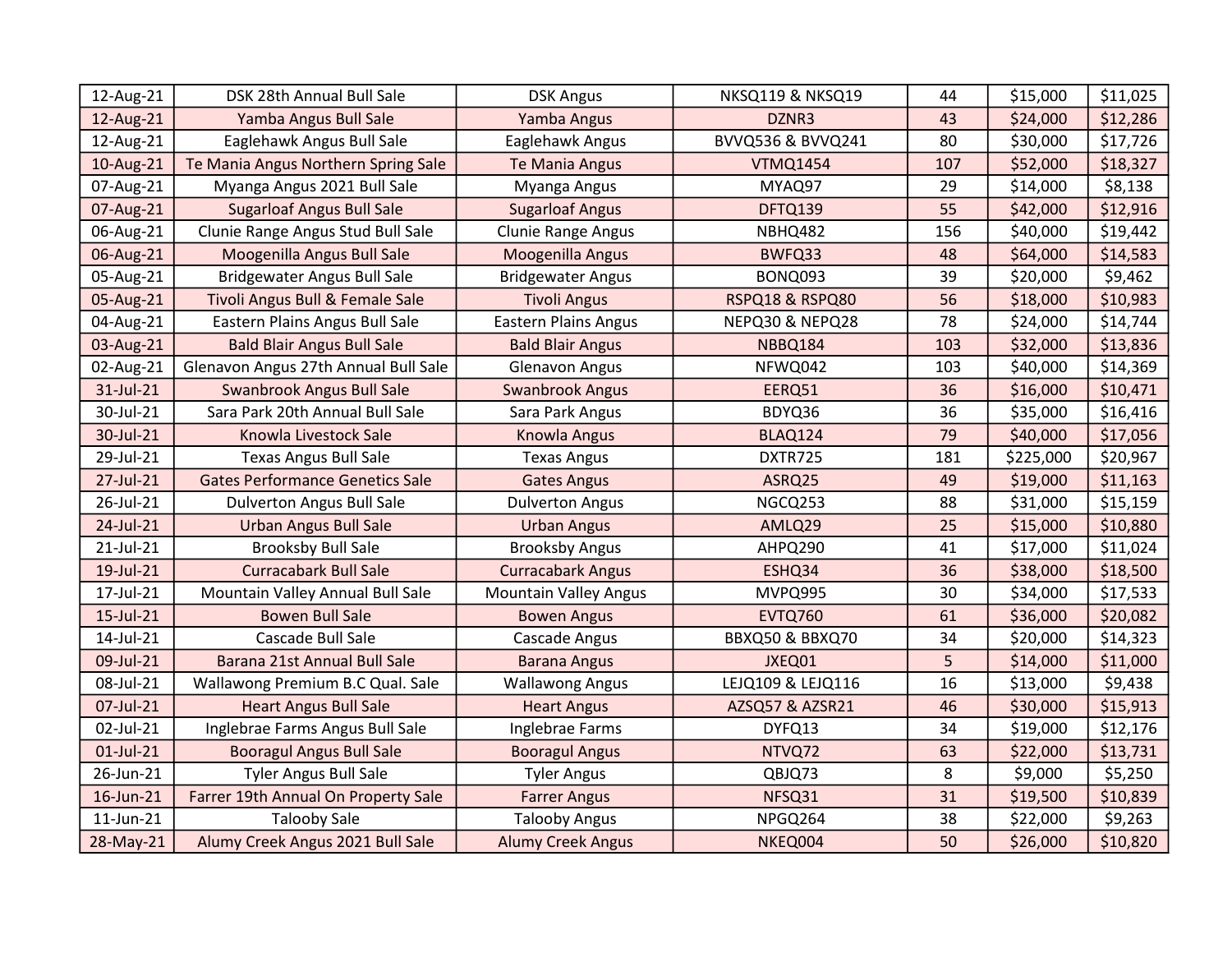| $21-May-21$                   | Speriby North Bull Sale              | <b>Speriby North Angus</b> | NXOQ637                       | 41  | \$19,000  | \$11,927 |
|-------------------------------|--------------------------------------|----------------------------|-------------------------------|-----|-----------|----------|
| $17-May-21$                   | Bongongo Angus Bull Sale             | <b>Bongongo Angus</b>      | NGXQ637                       | 52  | \$22,000  | \$12,692 |
| 14-May-21                     | Wattletop Livestock Online Bull Sale | <b>Wattletop Angus</b>     | NWPQ26                        | 18  | \$26,000  | \$14,027 |
| 07-May-21                     | Kunuma Angus Autumn Sale             | Kunuma Angus               |                               | 14  | \$12,000  | \$7,500  |
| 06-May-21                     | Hazeldean Angus Autumn Bull Sale     | Hazeldean Angus            | <b>NHZQ0951</b>               | 92  | \$25,000  | \$11,511 |
| 21-Apr-21                     | Reiland Angus Autumn Bull Sale       | <b>Reiland Angus</b>       | <b>NLRQ477 &amp; NLRQ1080</b> | 70  | \$22,000  | \$11,857 |
| 20-Apr-21                     | Spry's 57 Years of Breeding Sale     | Sprys-W Angus              | LGSQ573                       | 18  | \$50,000  | \$12,222 |
| 05-Apr-21                     | Brooklana Angus, 8 Elite HBR Sires   | <b>Brooklana Angus</b>     | AMQQ20                        |     | \$29,000  | \$14,333 |
| 03-Apr-21                     | RAS Angus Bull Sale                  | Yallambee Angus            | YRAR1                         | 5   | \$13,000  | \$9,400  |
| 09-Mar-21                     | Rennylea Autumn Bull Sale            | Rennylea Angus             | <b>NORQ1292</b>               | 108 | \$30,000  | \$12,537 |
| 01-Mar-21                     | Dunoon Autumn Bull Sale              | Dunoon Angus               | BHRQ829                       | 143 | \$45,000  | \$13,832 |
| <b>NEW SOUTH WALES TOTALS</b> |                                      |                            |                               |     | \$280,000 | \$14,654 |

## QUEENSLAND - Registered Angus Bulls Sold at Auction to date 2021 Compiled from information available on the 8th December 2021

| <b>DATE</b> | <b>SALE NAME</b>                           | <b>STUD NAME/HERD ID</b> | <b>TOP PRICED BULL</b> | <b>NO. SOLD</b> | TOP \$   | $AVG$ \$ |
|-------------|--------------------------------------------|--------------------------|------------------------|-----------------|----------|----------|
| 15-Oct-21   | Carabar Angus Bull Sale                    | Carabar Angus            | QHER204                | 52              | \$26,000 | \$14,231 |
| 17-Sep-21   | <b>Ascot Polled Bull &amp; Heifer Sale</b> | Ascot Cattle Co.         | QQFR316                | 67              | \$54,000 | \$22,373 |
| 17-Sep-21   | Pathfinder QLD Sale                        | Pathfinder Angus         | SMPQ1155               | 92              | \$25,000 | \$13,326 |
| 09-Sep-21   | <b>Glenisa Angus Bull Sale</b>             | <b>Glenisa Angus</b>     | QBVQ179                | 37              | \$30,000 | \$15,271 |
| 30-Aug-21   | Advance Bull Sale                          | <b>Advance Angus</b>     | QKXQ18                 | 39              | \$26,000 | \$13,202 |
| 30-Aug-21   | Murdeduke Angus CQ Sale                    | <b>Murdeduke Angus</b>   | <b>CSWQ205</b>         | 51              | \$26,000 | \$14,294 |
| 28-Aug-21   | Mooroobie Angus Bull Sale                  | Mooroobie Angus          | QBPQ51                 | 40              | \$11,000 | \$7,263  |
| 28-Aug-21   | Marcella Angus Bull Sale                   | <b>Marcella Angus</b>    | QWRQ872                | 32              | \$23,000 | \$12,125 |
| 27-Aug-21   | <b>Exton Angus Invitational Bull Sale</b>  | <b>Exton Angus</b>       | QNNR56                 | 16              | \$16,000 | \$11,687 |
| 27-Aug-21   | <b>Exton Angus Invitational Bull Sale</b>  | <b>Oakvale Angus</b>     | EMNQ5                  | 6               | \$18,000 | \$10,166 |
| 27-Aug-21   | <b>Exton Angus Invitational Bull Sale</b>  | U8J Cattle Co.           |                        | 10              | \$12,000 | \$9,600  |
| 23-Aug-21   | Raff Angus 'Spring Celebration Sale'       | <b>Raff Angus</b>        | QRFQ327                | 104             | \$32,000 | \$12,346 |
| 20-Aug-21   | Graneta Angus Bull Sale                    | Graneta Angus            | RAFQ22                 | 22              | \$18,000 | \$13,432 |
| 19-Aug-21   | <b>Bulliac 2021 Bull Sale</b>              | <b>Bulliac Angus</b>     | QPDR17                 | 76              | \$40,000 | \$15,079 |
| 11-Aug-21   | Sandon Glenoch Angus Bull Sale             | <b>NB Genetics</b>       | QLMQ815                | 100             | \$35,000 | \$16,632 |
| 30-Jul-21   | Lawsons Angus Roma Sale                    | <b>Lawsons Angus</b>     |                        | 62              | \$0      | \$13,209 |
| 31-Jul-21   | Warrawee Angus Bull Sale                   | <b>Warrawee Angus</b>    |                        | 17              | \$16,000 | \$8,500  |
|             |                                            | <b>QUEENSLAND TOTALS</b> |                        | 823             | \$54,000 | \$14,154 |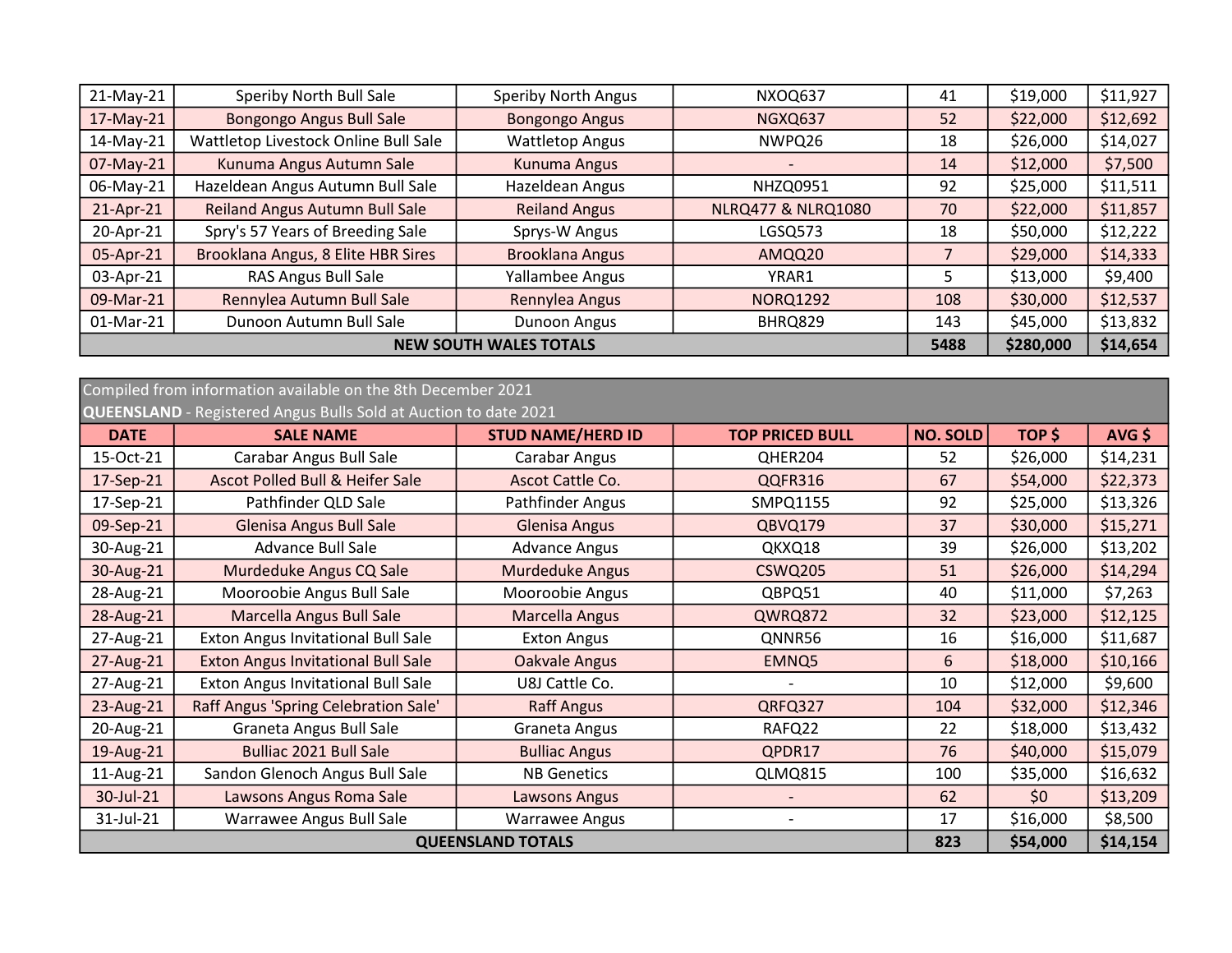|             | Compiled from information available on the 8th December 2021                 |                            |                        |                 |          |          |  |  |
|-------------|------------------------------------------------------------------------------|----------------------------|------------------------|-----------------|----------|----------|--|--|
|             | <b>SOUTH AUSTRALIA</b> - Registered Angus Bulls Sold at Auction to date 2021 |                            |                        |                 |          |          |  |  |
| <b>DATE</b> | <b>SALE NAME</b>                                                             | <b>STUD NAME/HERD ID</b>   | <b>TOP PRICED BULL</b> | <b>NO. SOLD</b> | TOP \$   | $AVG$ \$ |  |  |
| 05-May-21   | Stoney Point Ready to Work Bull Sale                                         | <b>Stoney Point Angus</b>  | <b>SYAQ438</b>         | 31              | \$13,000 | \$7,420  |  |  |
| 19-Feb-21   | 2021 Maryvale 'PITP' Bull Sale                                               | Maryvale Angus             | MSVQ101                | 16              | \$11,500 | \$7,316  |  |  |
| 18-Feb-21   | <b>Bull Oak Well Angus Bull Sale</b>                                         | <b>Bull Oak Well Angus</b> | SDFQ52                 | 52              | \$19,000 | \$11,481 |  |  |
| 18-Feb-21   | Pathfinder Angus SA Sale                                                     | Pathfinder Angus           | SMPQ400                | 130             | \$29,000 | \$11,246 |  |  |
| 17-Feb-21   | Mandayen Bull Sale                                                           | Mandayen Angus             | MANQ461                | 58              | \$26,000 | \$10,466 |  |  |
| 17-Feb-21   | Glatz's Black Angus 14th Bull Sale                                           | <b>Black Angus</b>         | SJQQ50                 | 59              | \$20,000 | \$13,661 |  |  |
| 16-Feb-21   | Allendale Angus Bull Sale                                                    | <b>Allendale Angus</b>     | <b>SYMQ223</b>         | 21              | \$17,000 | \$10,881 |  |  |
| 16-Feb-21   | Roseleigh Angus Bull Sale                                                    | Roseleigh Angus            | SCRQ19                 | 33              | \$20,000 | \$13,287 |  |  |
| 15-Feb-21   | Yerwal Estate Angus Sale 2021                                                | <b>Yerwal Estate Angus</b> | SEYQ106                | 22              | \$15,000 | \$6,409  |  |  |
| 15-Feb-21   | Sterita Park Angus Bull Sale                                                 | <b>Sterita Park Angus</b>  | SPLQ142                | 87              | \$27,500 | \$12,316 |  |  |
| 15-Feb-21   | Stoney Point 2021 Autumn Bull Sale                                           | <b>Stoney Point Angus</b>  | SYAQ245                | 86              | \$22,000 | \$9,500  |  |  |
| 13-Feb-21   | Keringa Angus Annual Sale                                                    | Keringa Angus              | <b>SNEQ182</b>         | 48              | \$14,000 | \$7,488  |  |  |
| 12-Feb-21   | <b>Granite Ridge Angus Bull Sale</b>                                         | <b>Granite Ridge Angus</b> | <b>SJKQ146</b>         | 72              | \$36,000 | \$10,681 |  |  |
| 08-Feb-21   | JB Angus Annual Bull Sale                                                    | <b>JB Angus</b>            | SJBQ46                 | 15              | \$9,000  | \$5,533  |  |  |
|             | <b>SOUTH AUSTRALIAN TOTALS</b>                                               |                            |                        |                 | \$36,000 | \$10,585 |  |  |

|                         | Compiled from information available on the 8th December 2021   |                           |                        |                 |          |          |  |  |
|-------------------------|----------------------------------------------------------------|---------------------------|------------------------|-----------------|----------|----------|--|--|
|                         | TASMANIA - Registered Angus Bulls Sold at Auction to date 2021 |                           |                        |                 |          |          |  |  |
| <b>DATE</b>             | <b>SALE NAME</b>                                               | <b>STUD NAME/HERD ID</b>  | <b>TOP PRICED BULL</b> | <b>NO. SOLD</b> | TOP \$   | $AVG$ \$ |  |  |
| 22-Sep-21               | Cluden Newry Spring Yearling Bull Sale                         | <b>Cluden Newry Angus</b> | THCR14                 | 24              | \$12,000 | \$5,500  |  |  |
| 16-Sep-21               | <b>Quarterway Angus Spring Sale</b>                            | <b>Quarterway Angus</b>   | TLHQ18 & TLHQ53        | 30              | \$16,000 | \$9,700  |  |  |
| 15-Sep-21               | Landfall Angus Spring Bull Sale                                | <b>Landfall Angus</b>     | <b>TFAR1294</b>        | 169             | \$26,000 | \$13,544 |  |  |
| 23-Mar-21               | Tamaroo Angus Autumn Bull Sale                                 | <b>Tamaroo Angus</b>      | TFVQ23, TFVQ3 & TFVQ9  | 20              | \$13,000 | \$7,250  |  |  |
| 23-Mar-21               | <b>Chale Angus Bull Sale</b>                                   | <b>Chale Angus</b>        | TJWQ6                  | 20              | \$13,000 | \$7,150  |  |  |
| 23-Mar-21               | Cluden Newry Autumn Bull Sale                                  | <b>Cluden Newry Angus</b> | THCQ177                | 62              | \$19,000 | \$9,613  |  |  |
| 22-Mar-21               | Landfall Angus Autumn Bull Sale                                | <b>Landfall Angus</b>     | <b>TFAQ494</b>         | 180             | \$36,000 | \$11,583 |  |  |
| 15-Mar-21               | Quarterway Angus Annual Sale                                   | <b>Quarterway Angus</b>   | <b>TLHQ100</b>         | 55              | \$16,000 | \$8,009  |  |  |
| <b>TASMANIAN TOTALS</b> |                                                                |                           |                        | 560             | \$36,000 | \$10,931 |  |  |

Compiled from information available on the 8th December 2021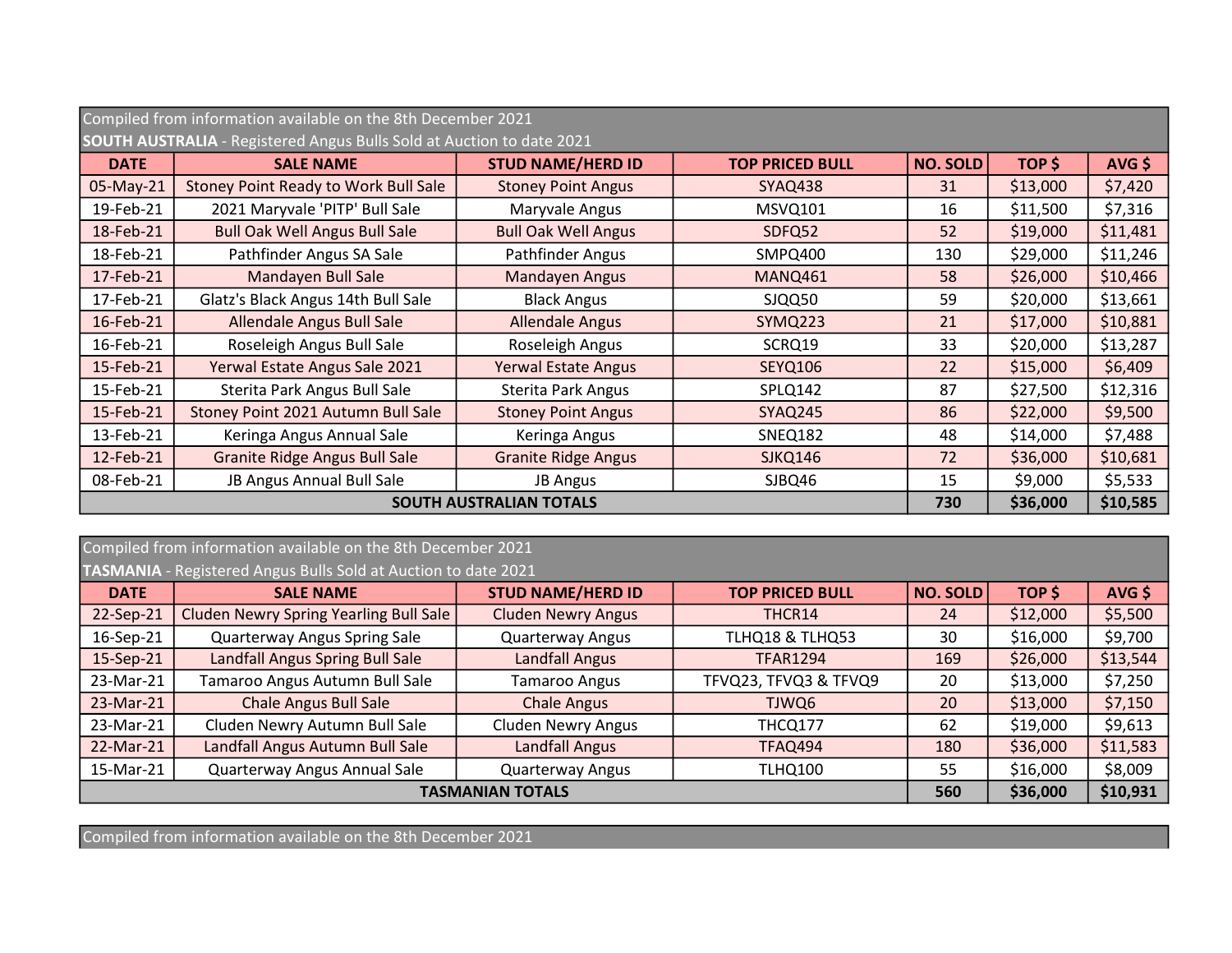| VICTORIA - Registered Angus Bulls Sold at Auction to date 2021 |                                           |                           |                              |                 |           |          |  |  |
|----------------------------------------------------------------|-------------------------------------------|---------------------------|------------------------------|-----------------|-----------|----------|--|--|
| <b>DATE</b>                                                    | <b>SALE NAME</b>                          | <b>STUD NAME/HERD ID</b>  | <b>TOP PRICED BULL</b>       | <b>NO. SOLD</b> | TOP \$    | AVG \$   |  |  |
| 15-Oct-21                                                      | Jarobee Angus Spring Bull Sale            | Jarobee Angus             | <b>CROQ268</b>               | 46              | \$14,500  | \$9,043  |  |  |
| 15-Oct-21                                                      | Absolute Angus Spring Bull Sale           | <b>Absolute Angus</b>     | <b>HRWQ490</b>               | 41              | \$14,000  | \$7,488  |  |  |
| 30-Sep-21                                                      | Paringa Yearling Bull Sale                | Paringa Angus             |                              | 25              | \$12,000  | \$8,200  |  |  |
| 24-Sep-21                                                      | Leawood Angus Spring Bull Sale            | Leawood Angus             | <b>VSLR173</b>               | 46              | \$19,000  | \$12,000 |  |  |
| 23-Sep-21                                                      | <b>Bowmont Angus 2nd Annual Bull Sale</b> | <b>Bowmont Angus</b>      | <b>SRKR019</b>               | 35              | \$20,000  | \$10,429 |  |  |
| 22-Sep-21                                                      | Alpine Angus Spring Bull Sale             | <b>Alpine Angus</b>       | <b>CGKR144</b>               | 58              | \$75,000  | \$16,683 |  |  |
| 17-Sep-21                                                      | Lawsons Angus Spring VIC & NSW Sale       | Lawsons Angus             | <b>VLYR4010</b>              | 98              | \$130,000 | \$10,800 |  |  |
| 17-Sep-21                                                      | The Glen 51st Annual Bull Sale            | The Glen Angus            | GMJR37                       | 63              | \$21,000  | \$8,690  |  |  |
| 10-Sep-21                                                      | <b>Table Top Angus Bull Sale</b>          | <b>Table Top Angus</b>    |                              | 38              | \$19,000  | \$10,763 |  |  |
| 09-Sep-21                                                      | <b>Barwidgee Bull Sale</b>                | <b>Barwidgee Angus</b>    |                              | 52              | \$0       | \$10,549 |  |  |
| 09-Sep-21                                                      | Kunuma Victorian Spring Sale (Sale 2)     | Kunuma Angus              | NOLP37, NOLP118, NOLP1222    | 17              | \$10,000  | \$7,411  |  |  |
| 09-Sep-21                                                      | Prime Angus Spring Bull Sale              | Prime Angus               | CXBR10                       | 31              | \$27,000  | \$10,967 |  |  |
| 08-Sep-21                                                      | Stoney Point 2021 Spring Bull Sale        | <b>Stoney Point Angus</b> |                              | 40              | \$28,000  | \$10,600 |  |  |
| 07-Sep-21                                                      | Weeran Angus Bull Sale                    | <b>Weeran Angus</b>       | VHWQ196                      | 58              | \$30,000  | \$12,551 |  |  |
| 03-Sep-21                                                      | <b>Banquet Bull Sale</b>                  | <b>Banquet Angus</b>      | <b>VONR018</b>               | 39              | \$48,000  | \$16,718 |  |  |
| 16-Apr-21                                                      | Jarobee Angus Autumn Bull Sale            | Jarobee Angus             | CROQ237                      | 46              | \$38,000  | \$8,436  |  |  |
| 14-Apr-21                                                      | <b>Riga Angus Yearling Bull Sale</b>      | <b>Riga Angus</b>         | VKRR5                        | 36              | \$13,500  | \$7,569  |  |  |
| 07-Apr-21                                                      | Absolute Angus Autumn Bull Sale           | <b>Absolute Angus</b>     | <b>HRWQ436</b>               | 37              | \$11,000  | \$5,906  |  |  |
| 30-Mar-21                                                      | <b>Leawood Angus Bull Sale</b>            | Leawood Angus             | <b>VSLQ382</b>               | 41              | \$15,000  | \$8,188  |  |  |
| 26-Mar-21                                                      | Merlewood Angus Annual Bull Sale          | Merlewood Angus           | <b>HODQ150</b>               | 36              | \$21,000  | \$7,639  |  |  |
| 26-Mar-21                                                      | Raff Angus 'PDPH' Autumn Bull Sale        | <b>Raff Angus</b>         | QRFQ27                       | 37              | \$13,000  | \$6,672  |  |  |
| 25-Mar-21                                                      | Kelly Angus Bull Sale                     | <b>Kelly Angus</b>        | GXNQ152 & GXNQ283            | 68              | \$14,000  | \$7,219  |  |  |
| 24-Mar-21                                                      | Pinora Angus Annual Bull Sale             | Pinora Angus              | <b>VSGQ53 &amp; VSGQ52</b>   | 41              | \$15,000  | \$8,100  |  |  |
| 22-Mar-21                                                      | Mawarra Genetics 48th Annual Sale         | Mawarra Angus             | MWGQ382                      | 23              | \$15,000  | \$7,131  |  |  |
| 19-Mar-21                                                      | Lawsons Angus VIC Bull Sale 2021          | Lawsons Angus             | <b>VLYQ0477</b>              | 197             | \$17,000  | \$8,853  |  |  |
| 16-Mar-21                                                      | Prime Angus 2021 Autumn Bull Sale         | Prime Angus               | NAQQ268 & NAQQ460            | 39              | \$16,000  | \$8,568  |  |  |
| 12-Mar-21                                                      | <b>Bowman Performance Genetics Sale</b>   | <b>Bowman Angus</b>       | BOWQ68                       | 45              | \$17,000  | \$7,467  |  |  |
| 10-Mar-21                                                      | Alpine Angus 2021 Autumn Bull Sale        | <b>Alpine Angus</b>       | CGJQ238                      | 94              | \$20,000  | \$10,904 |  |  |
| 10-Mar-21                                                      | <b>Riddellvue Angus Sale</b>              | <b>Riddellvue Angus</b>   | <b>VRBQ237 &amp; VRBQ249</b> | 26              | \$12,000  | \$7,250  |  |  |
| 05-Mar-21                                                      | Merridale Angus Sale                      | Merridale Angus           | CMDQ140                      | 38              | \$40,000  | \$12,162 |  |  |
| 04-Mar-21                                                      | Murdeduke Angus On Property Sale          | Murdeduke Angus           | <b>CSWQ146</b>               | 89              | \$26,000  | \$8,646  |  |  |
| 03-Mar-21                                                      | Langi Kal Kal Angus 2021 Bull Sale        | Langi Kal Kal Angus       | <b>VLKQ303</b>               | 38              | \$15,000  | \$8,500  |  |  |
| 03-Mar-21                                                      | Te Mania Angus - Autumn Bull Sale         | <b>Te Mania Angus</b>     | <b>VTMQ1149</b>              | 169             | \$65,000  | \$13,036 |  |  |
| 26-Feb-21                                                      | Adameluca Angus Bull Sale                 | Adameluca Angus           | TSAQ78                       | 37              | \$23,000  | \$11,486 |  |  |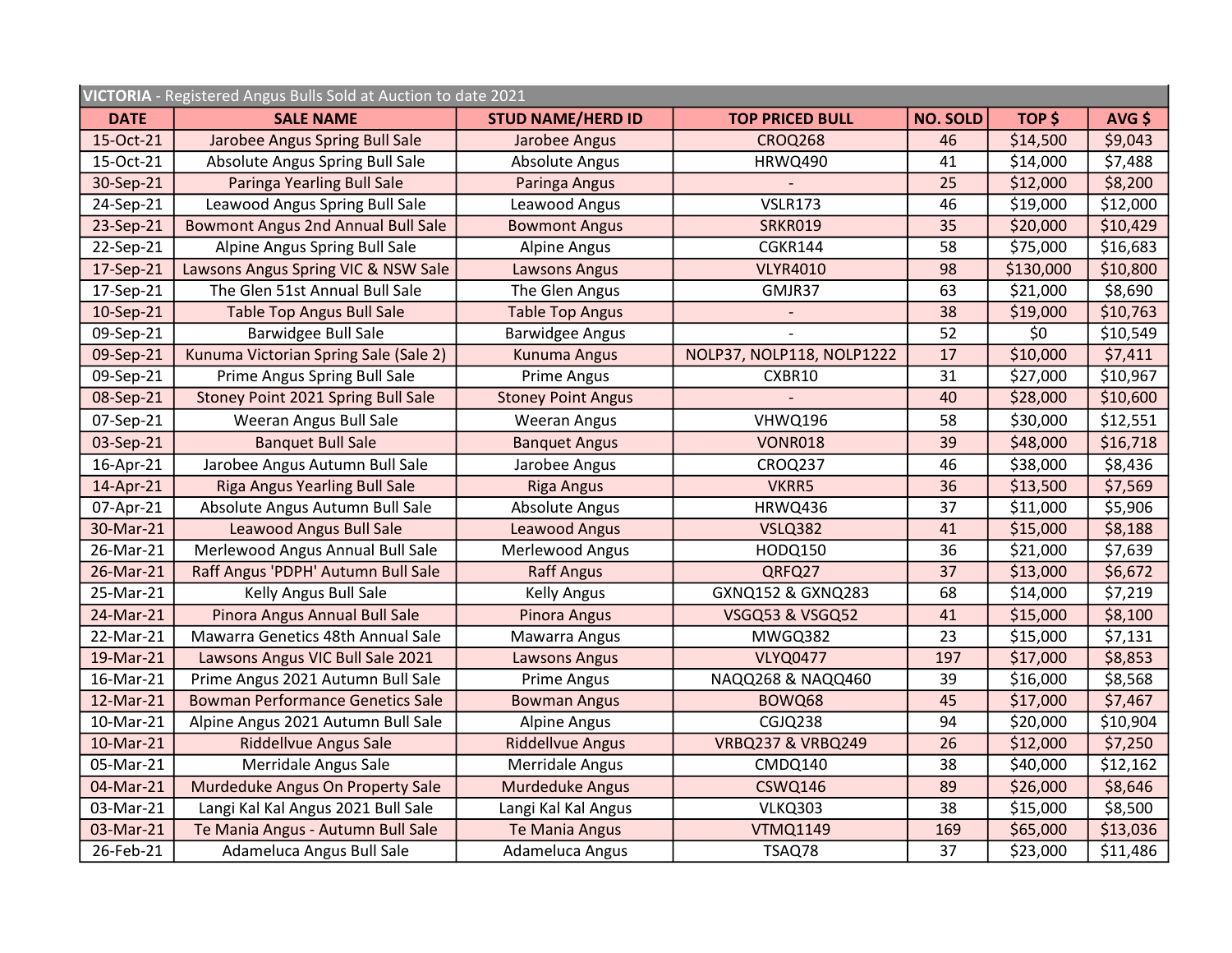| 25-Feb-21               | <b>Barwidgee Angus Sale</b>       | <b>Barwidgee Angus</b> | <b>VKD19270</b>    | 57  | \$18,000  | \$10,649 |
|-------------------------|-----------------------------------|------------------------|--------------------|-----|-----------|----------|
| 25-Feb-21               | <b>Banquet Angus Bull Sale</b>    | <b>Banquet Angus</b>   | <b>VONQ252</b>     | 115 | \$60,000  | \$14,434 |
| 24-Feb-21               | Pathfinder Angus VIC Sale         | Pathfinder Angus       | SMPQ433 & SMPQ1235 | 104 | \$21,000  | \$11,144 |
| 23-Feb-21               | Weeran Angus Autumn Bull Sale     | Weeran Angus           | VHWQ2              | 75  | \$26,000  | \$9,627  |
| 19-Feb-21               | <b>Claremont Annual Bull Sale</b> | <b>Claremont Angus</b> | CCPQ934            | 50  | \$11,500  | \$6,170  |
| 19-Feb-21               | Boonaroo Angus Bull Sale          | Boonaroo Angus         | HCAQ90             | 112 | \$22,000  | \$10,058 |
| <b>VICTORIAN TOTALS</b> |                                   |                        |                    |     | \$130,000 | \$10,168 |

| Compiled from information available on the 8th December 2021 |                                                                         |                              |                         |                 |          |          |  |
|--------------------------------------------------------------|-------------------------------------------------------------------------|------------------------------|-------------------------|-----------------|----------|----------|--|
|                                                              | WESTERN AUSTRALIA - Registered Angus Bulls Sold at Auction to date 2021 |                              |                         |                 |          |          |  |
| <b>DATE</b>                                                  | <b>SALE NAME</b>                                                        | <b>STUD NAME/HERD ID</b>     | <b>TOP PRICED BULL</b>  | <b>NO. SOLD</b> | TOP \$   | $AVG$ \$ |  |
| 25-Nov-21                                                    | Gandy Angus 2021 Bull Sale                                              | <b>Diamond One Angus</b>     | WKGR131                 | 55              | \$16,000 | \$7,750  |  |
| 19-May-21                                                    | Monterey Winter Sale                                                    | <b>Monterey Angus</b>        |                         | 24              | \$14,000 | \$9,125  |  |
| 07-May-21                                                    | Lawsons Angus Albany Yearling Sale                                      | <b>Lawsons Angus</b>         | <b>VLYR1538</b>         | 45              | \$15,500 | \$9,517  |  |
| 14-Apr-21                                                    | Mordallup Annual Yearling Bull Sale                                     | Mordallup Angus              | WGMR44                  | 66              | \$18,000 | \$7,409  |  |
| 17-Mar-21                                                    | <b>WALSA Supreme Bull Sale</b>                                          | <b>Islay Angus</b>           | YYYQ3                   | 5               | \$10,000 | \$8,000  |  |
| 10-Mar-21                                                    | Sheron Farm Bull Sale                                                   | <b>Sheron Farm Angus</b>     | WWHQ123                 | 25              | \$11,500 | \$7,140  |  |
| 04-Mar-21                                                    | <b>Gingin Bull Sale</b>                                                 | <b>Black Tara Angus</b>      | WNGQ89                  | 12              | \$22,000 | \$13,417 |  |
| 04-Mar-21                                                    | Gingin Bull Sale                                                        | Cookalabi Angus              | WTOQ40                  | 9               | \$10,000 | \$7,500  |  |
| 04-Mar-21                                                    | <b>Gingin Bull Sale</b>                                                 | <b>Kapari Angus</b>          | WGGQ43, WGGQ34 & WGGQ50 | 29              | \$24,000 | \$12,845 |  |
| 26-Feb-21                                                    | Venturon Livestock Inaugural Sale                                       | <b>Venturon Angus</b>        | RTTQ17                  | 10              | \$16,000 | \$10,250 |  |
| 24-Feb-21                                                    | Arkle Angus Sale                                                        | <b>Arkle Angus</b>           | WLHQ82                  | 18              | \$12,500 | \$8,611  |  |
| 24-Feb-21                                                    | <b>Black Market Angus Bull Sale</b>                                     | <b>Black Market Angus</b>    | WMTQ30                  | 32              | \$24,000 | \$9,188  |  |
| 23-Feb-21                                                    | <b>Coonamble Angus Bull Sale</b>                                        | <b>Coonamble Angus</b>       | WDCQ24                  | 102             | \$30,000 | \$13,422 |  |
| 22-Feb-21                                                    | Koojan Hills Angus Bull Sale                                            | Koojan Hills Angus           | WKHQ42                  | 72              | \$20,000 | \$11,028 |  |
| 18-Feb-21                                                    | Carenda Angus Bull Sale                                                 | Carenda Angus                | WJKQ45                  | 21              | \$13,250 | \$6,595  |  |
| 17-Feb-21                                                    | <b>Tullibardine Angus Bull Sale</b>                                     | <b>Tullibardine Angus</b>    | WKTQ32                  | 28              | \$18,500 | \$9,848  |  |
| 11-Feb-21                                                    | <b>Blackrock Angus Bull Sale</b>                                        | <b>Blackrock Angus</b>       | WMYQ96                  | 58              | \$24,500 | \$9,150  |  |
| 10-Feb-21                                                    | Monterey 29th Annual Prod. Sale                                         | <b>Monterey Angus</b>        | WGJQ69                  | 37              | \$14,500 | \$7,270  |  |
| 09-Feb-21                                                    | Little Meadows Annual Bull Sale                                         | <b>Little Meadows Angus</b>  | WGAQ79                  | 56              | \$16,500 | \$7,217  |  |
| 08-Feb-21                                                    | Quanden Springs 2021 Bull Sale                                          | <b>Quanden Springs Angus</b> | WQCQ14                  | 18              | \$12,500 | \$7,028  |  |
| 04-Feb-21                                                    | <b>Esperance Angus Bull Sale</b>                                        | Allegria Park Angus          | WATQ32                  | 22              | \$9,500  | \$5,955  |  |
| 04-Feb-21                                                    | <b>Esperance Angus Bull Sale</b>                                        | <b>Bannitup Angus</b>        | TUPQ3                   | 33              | \$11,000 | \$6,290  |  |
| 04-Feb-21                                                    | <b>Esperance Angus Bull Sale</b>                                        | Naranda Angus                | WLGQ87                  | 4               | \$6,500  | \$5,250  |  |